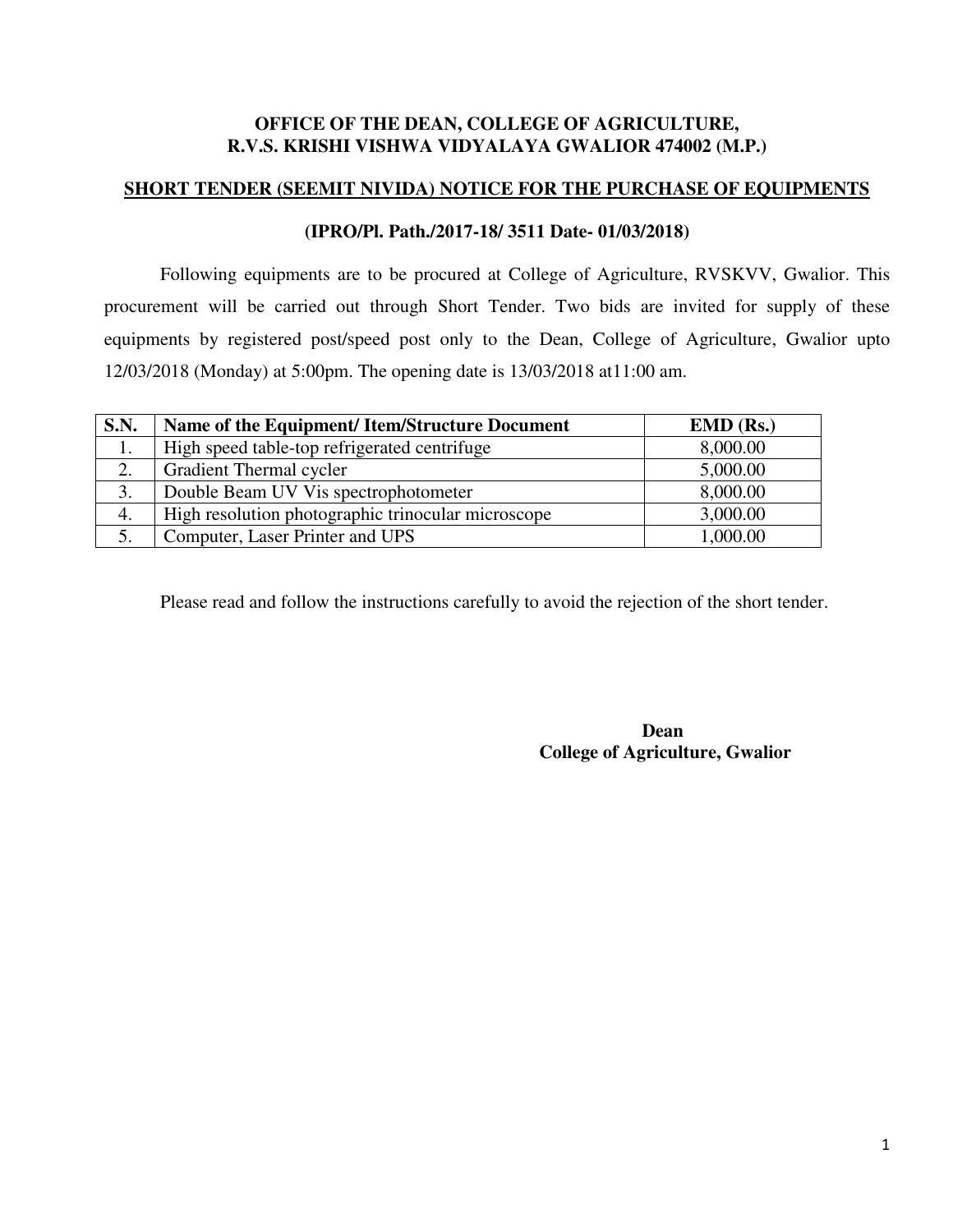### **OFFICE OF THE DEAN, COLLEGE OF AGRICULTURE, R.V.S. KRISHI VISHWA VIDYALAYA, GWALIOR 474002 (M.P.)**

#### **DEPOSITING THE BIDS:**

Following documents to be submitted in hard copy in a separate sealed envelope for each bid (Technical and Price bids) by **Speed Post/Registered post** so as to reach prior to bid submission closing date upto 12/03/2018 (Monday). The opening date is 13/03/2018 at11:00 am. The responsibility to ensure this lies with the Bidder. Details are as follows:

**Envelope – I: Technical Bids:** will contain the following documents:

- Detailed technical write-up highlighting the model Name/Number, features of the equipment offered and / or Technical literature/manuals.
- **•** Certificate for acceptance of terms and conditions of short tender enquiry on firms letterhead.
- Original equipment manufacturer (OEM) certificate or authorized dealership /distributorship certificate as applicable.
- Last 3 (three) years income tax return.
- Audited Balance Sheet of Last 3 (Three) years.
- TIN number/PAN Number/Certificate/GST number
- Business Registration Certificate.
- Supplier should have at least average annual turnover of Rs. 25 Lakh for equipment for last two year.
- Scanned Copy of EMD (or exemption proof, if exempted) as shown against each item.
- Compliance Certificate: Certificate of clause by clause compliance of specifications as mentioned in short tender.

(ii) **Envelope - II**: **Commercial/Price bid**: will consist the following documents.

- EMD as shown against each item (in original) or proof of exemption **(NIS Certificate against exemption from deposition of EMD should be strictly for only indigenous manufactured items not for items of foreign origin/manufactured in foreign countries other than India. Otherwise claim is not valid and tender will not be accepted.**
- Short Tender conditions: Acceptance Certificate in form of downloaded Short Tender documents duly stamped and signed (other than price bid).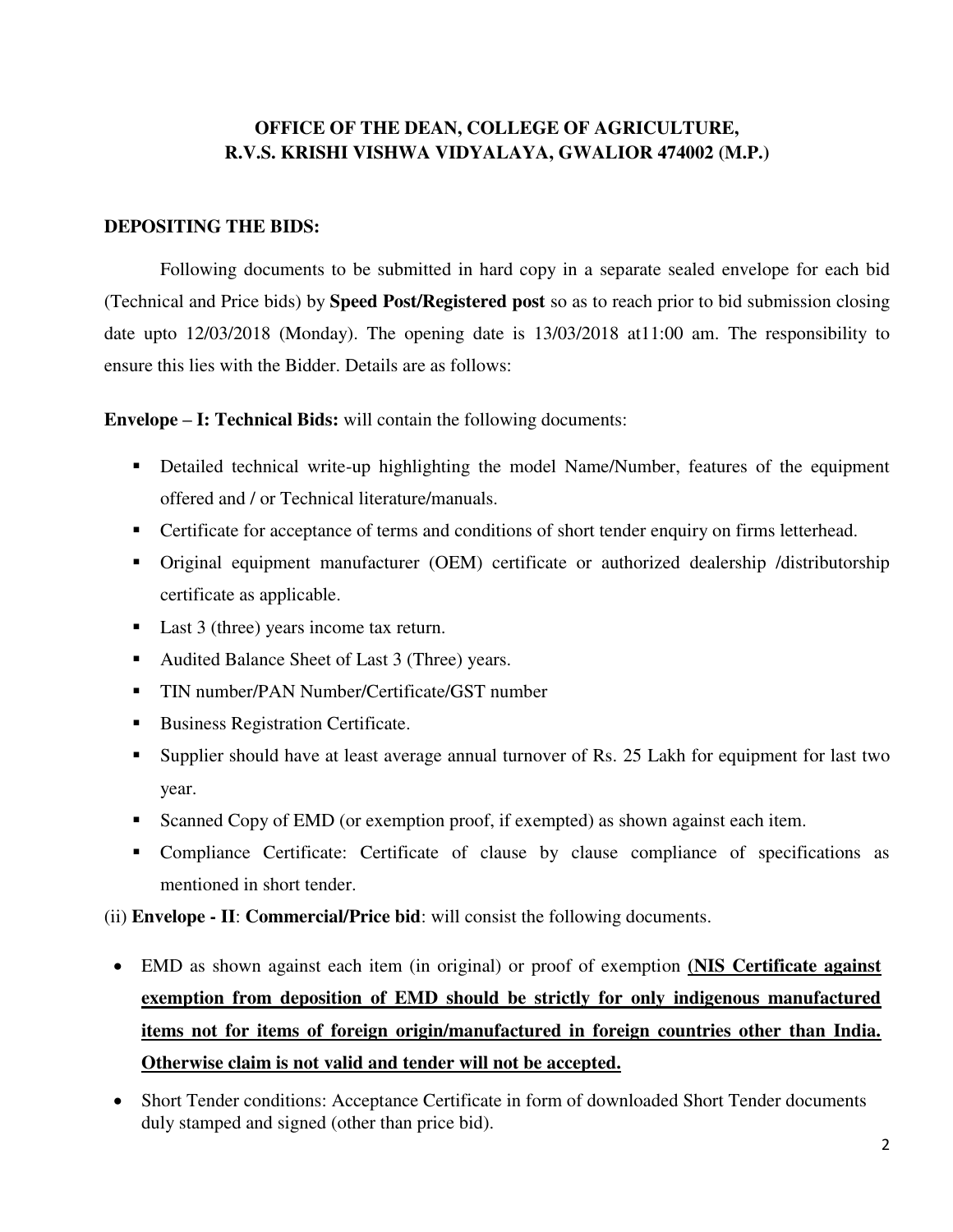- Client list/ List of users on manufacturers' letter head duly stamped and signed.
- Guarantee/warranty on manufacturers'letter head.

### **GENERAL TERMS AND CONDITIONS:**

**1.** Only the manufactures /or their authorized dealer/distributors need to submit their short tender. The authorized firms should furnish a certificate from the manufacturer for their dealership/distributorship in original with the physical bid otherwise the offer will not be considered.

**2.** No person or firm shall submit more than one Short Tender for the same item. No offer should have more than one model quoted; in case of more than one alternate offer only the first option will be considered.

**3.** It is mandatory to provide all the relevant information in *Annexure***-I**.

**4.** Broad-based specifications of equipment/items *etc*. are given in *Annexure-* **II** of purchased short tender.

**5.** a. Short Tender must be submitted in sealed cover to the Dean, College of Agriculture, RVSKVV, Gwalior **474002** by **Registered/Speed Post**, so as to reach on or before given date (12/02/2018).

b. Belated tender due to postal or any other delay will be rejected.

**c. The Short tender for each item should be sent separately. The duly sealed envelope should super scribe- TENDER FOR THE ITEM No………………….. (NAME OF THE EQUIPMENT) DUE ON …………..…with reference number.**

d.The short tender offers should have a validity upto financial year (2017-2018) from the due date.

e.The short tender will also be valid upto 30/03/2018 from the date of opening.

f. R.V.S. KrishiVishwaVidyalaya (RVSKVV) reserves the right to extend the opening due date.

g.All the leaflets in the offer should be marked with signature and seal of authorized person.

**6.**a. The rates quoted should preferably in Indian Rupees (Rs.) for a **single complete unit**  F.O.R. delivery at RVSKVV, Gwalior. The rates quoted should be inclusive of packing and forwarding charges/loading/unloading/handling charges/freight/full risk coverage/insurance, *etc*. In case of imported goods all the expenses towards custom duty, clearing charges and transportation with insurance will be borne by the firm/tenderer and they must quote the rates FOR, RVSKV, Gwalior.

- b. Excise duty/Sales Tax/GST/Custom duty (with and without concession certificate) and other levies, if any should be shown separately and the total price of each item should be worked out incorporating the same.
- c. Any other charges, such as technical service charges, cost of training, installation charges, TA/DA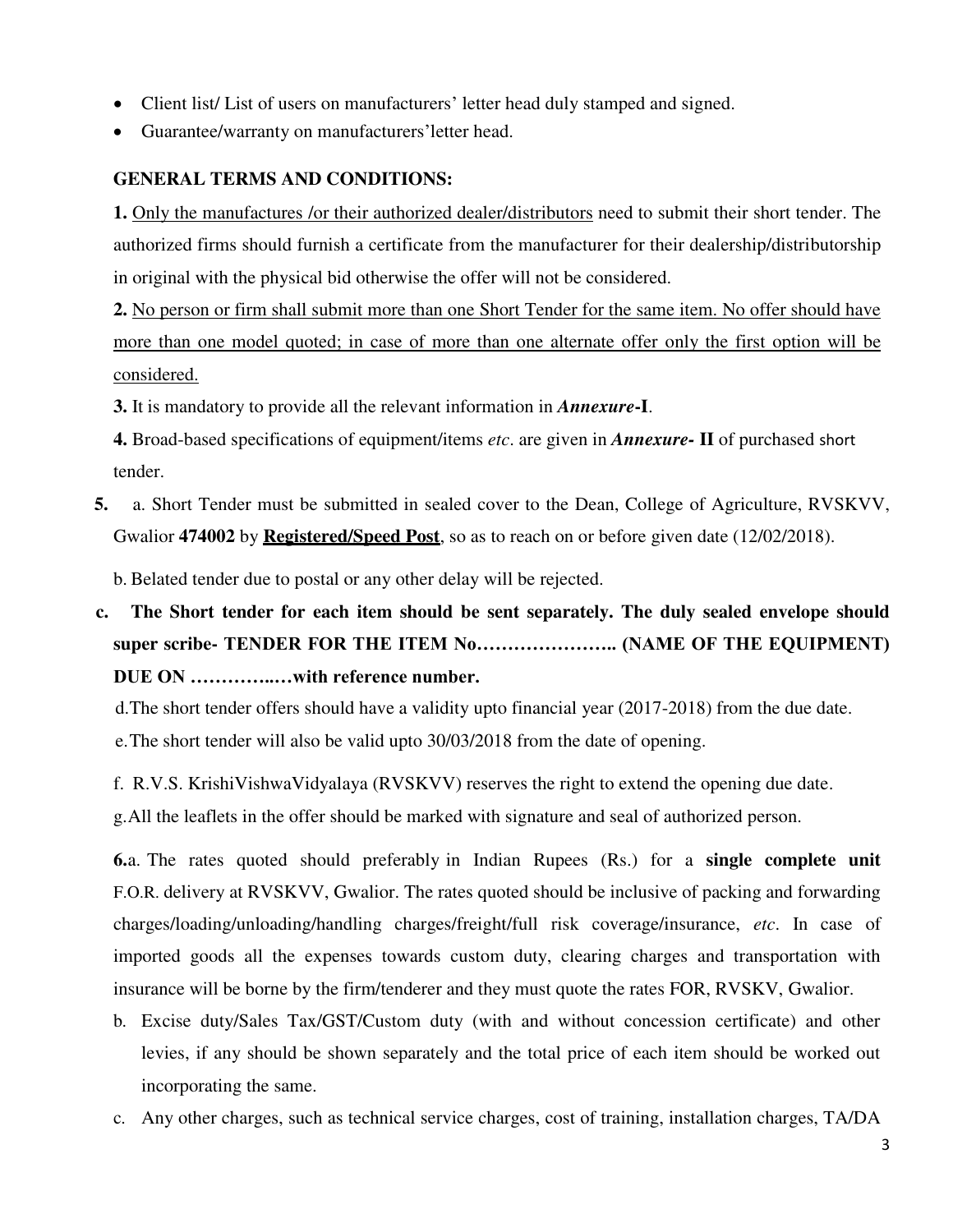of tenderer's staff *etc*. if any, should be shown separately for each item and each sub-item and the total price of each item should be worked out incorporating the same.

- **7.** The tenderer should ensure to supply the material/item in good condition and the losses during transit will have to be bear by tenderer.
- **8.** The tenderers must provide guarantee/warranty on **manufacturers' letterhead** of satisfactory functioning of the equipment/system and free service including free replacement of parts for a period of at least **3 years** from the successful and satisfactory installation of the equipment/system. Original to be deposited by the successful bidder at the time of supply.
- **9. Performance Guarantee**: The Successful bidder/supplier will be required to furnish a Performance Guarantee in the form of FDR from a public sector bank or a private sector bank authorized to conduct government business (ICICI Bank Ltd., Axis Bank Ltd or HDFC Bank Ltd.) for a sum equal to **5%** of the Supply Order value within 30 days of signing of the Supply Order. Performance Bank Guarantee will be valid up to 60 days beyond the date of warranty.
- **10. Offer must be accompanied by Earnest Money as stated against each item in the form of FDR from a Nationalized Bank jointly in favour of "Dean College of Agriculture Gwalior, RVSKVV, Gwalior" and the bidder without the earnest money in the above form, the offers will be rejected**.
- **11.** The standard terms and conditions of payment is in full only after the installation is affected to the satisfaction of RVSKVV authorities. In specific cases, Letter of Credit (LC) may be opened in any of the Nationalized Bank.
- **12.** In case of equipment to be imported, import license NMI/CDE certificates, as applicable will be arranged by RVSKVV, as per the Government procedures.
- **13.** Please quote maximum discounted price, as no further negotiations will be made.
- **14.** Complimentary items/gifts offered will not be given any preference and will not be taken into account for calculating the cost of the item.
- **15. The offer must mention make, model all the specifications of the item clearly. The company must enclose printed literature/catalogue/manufacturer's web-site showing detailed technical specifications required.** A folder showing many instruments without detailed technical specification, or tailor made literature mentioning "yes" or "as per your specifications" for the specifications asked for, will not be considered. Specifications given in the offer must match to the website and/or printed technical literature otherwise the offers shall be rejected.
- 16. Technical specifications of the equipment / items have been very clearly formulated by the users/experts of the field as per the requirement of the work to be conducted. It will be sole discretion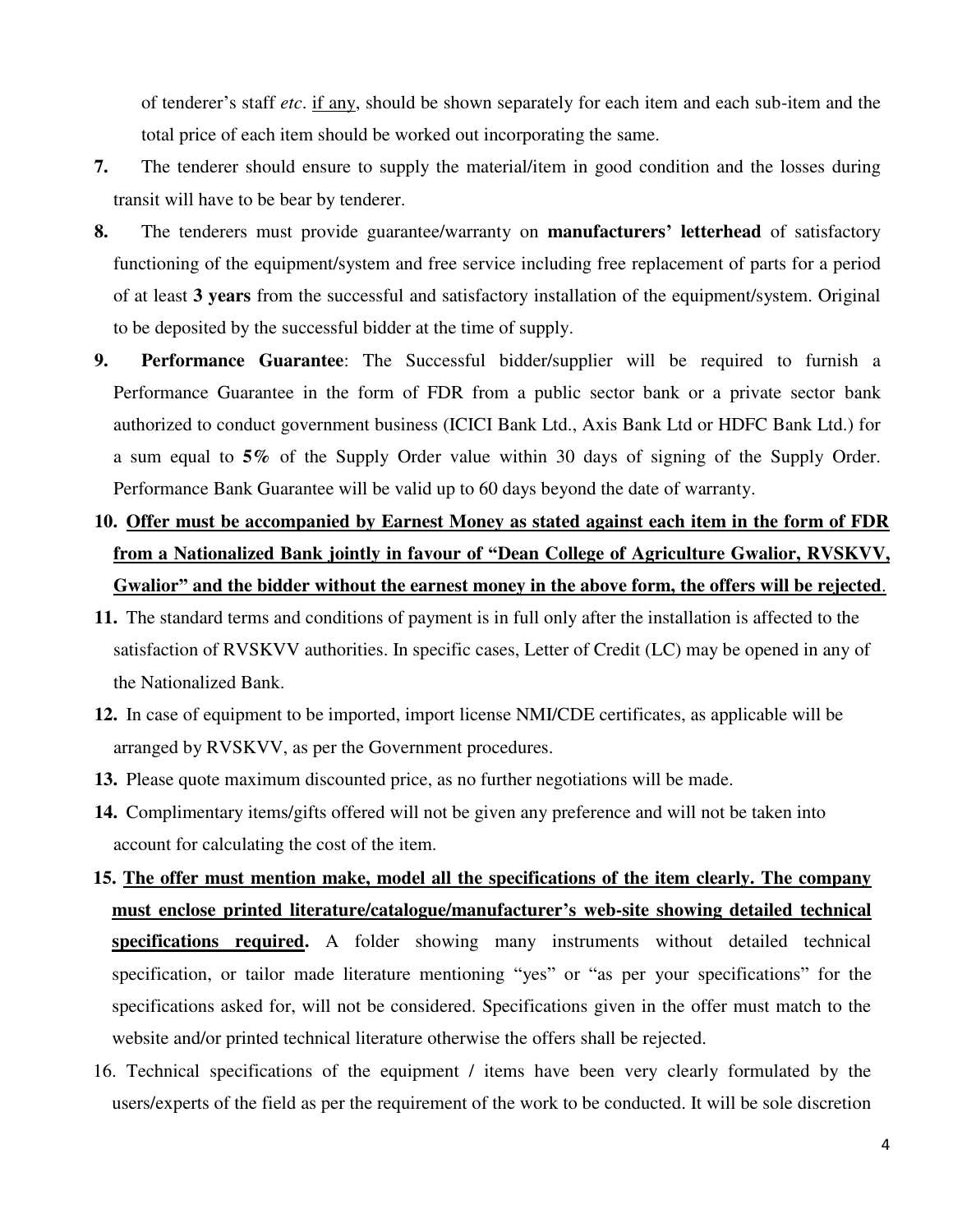of the bidder whether to quote or not for an equipment with particular specifications.

17.**Firm must provide a compliance statement vis-à-vis specifications in a following "tabular form" clearly stating the compliance, supported by technical literature with clear reference.**  This statement must be signed, with the company seal, by the Tenderer for its authenticity and acceptance that any incorrect or ambiguous information found submitted will result in disqualification of the offer.

| <b>Name of Equipment:</b>      |                    |                   |
|--------------------------------|--------------------|-------------------|
| <b>Technical Specification</b> | Compliance $(Y/N)$ | Deviation, If any |
|                                |                    |                   |

- **18.** Offer must be accompanied with a comprehensive list of users on manufacturers' letterhead, wherever possible bidders may also provide certificates for satisfactory working of the equipment from users of universities and institutions of repute.
- **19.** a. If so desired by RVSKV, the bidders shall have to enter in to an agreement.

b. Any wrong information about item, any forged document and any deviation, variation of noncompliance of the terms and conditions by the tenderers shall be considered as a breach of contract and RVSKVV reserves the right to forfeit the amount of earnest money and/or security deposit in full and take action as per legal arrangement.

- **20.** Should there arise any dispute, the Hon'ble Vice Chancellor, RVSKVV, Gwalior shall be the sole Arbitrator whose decision in the matter shall be final and binding. Each and every judiciary transaction shall be subjected to Gwalior only.
- **21**. The short Tender will not be considered if the firm does not supply a copy of the TIN/ GST& PAN allotted to it. PAN of the owner or any other persons will not be accepted.
- **22.** This short tender is being issued with no financial commitment and the Buyer reserves the right to change or vary any part thereof at any stage. Buyer also reserves the right to withdraw the short tender at any stage.
- **23.** RVSKVV reserves the right to accept or reject any or all offers in full or in part without assigning any reason (s) thereof. It also reserves the right to place and order wholly or in part with one or more than one firm as it may be convenient to RVSKVV, Gwalior.
- **24.** The tenderer shall have to give an undertaking that the terms and conditions as mentioned above of this tender are acceptable to the tenderers in form of downloaded Short Tender documents duly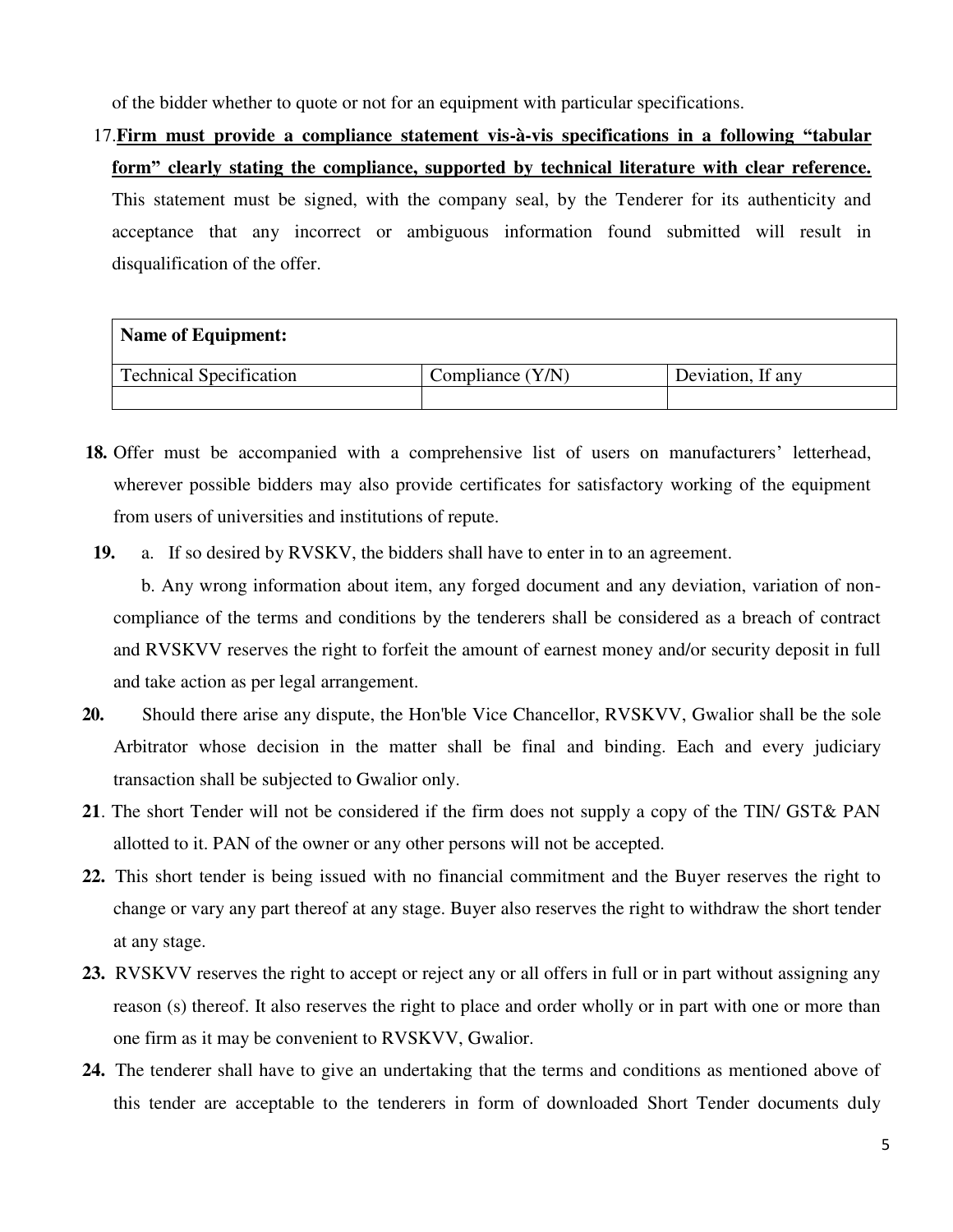stamped and signed (other than price bid).

**25.** If firm wishes, they can send their representatives, duly authorized in writing, to attend the Technical Evaluation and clarification regarding bids.

Date: **Dean College of Agriculture, Gwalior**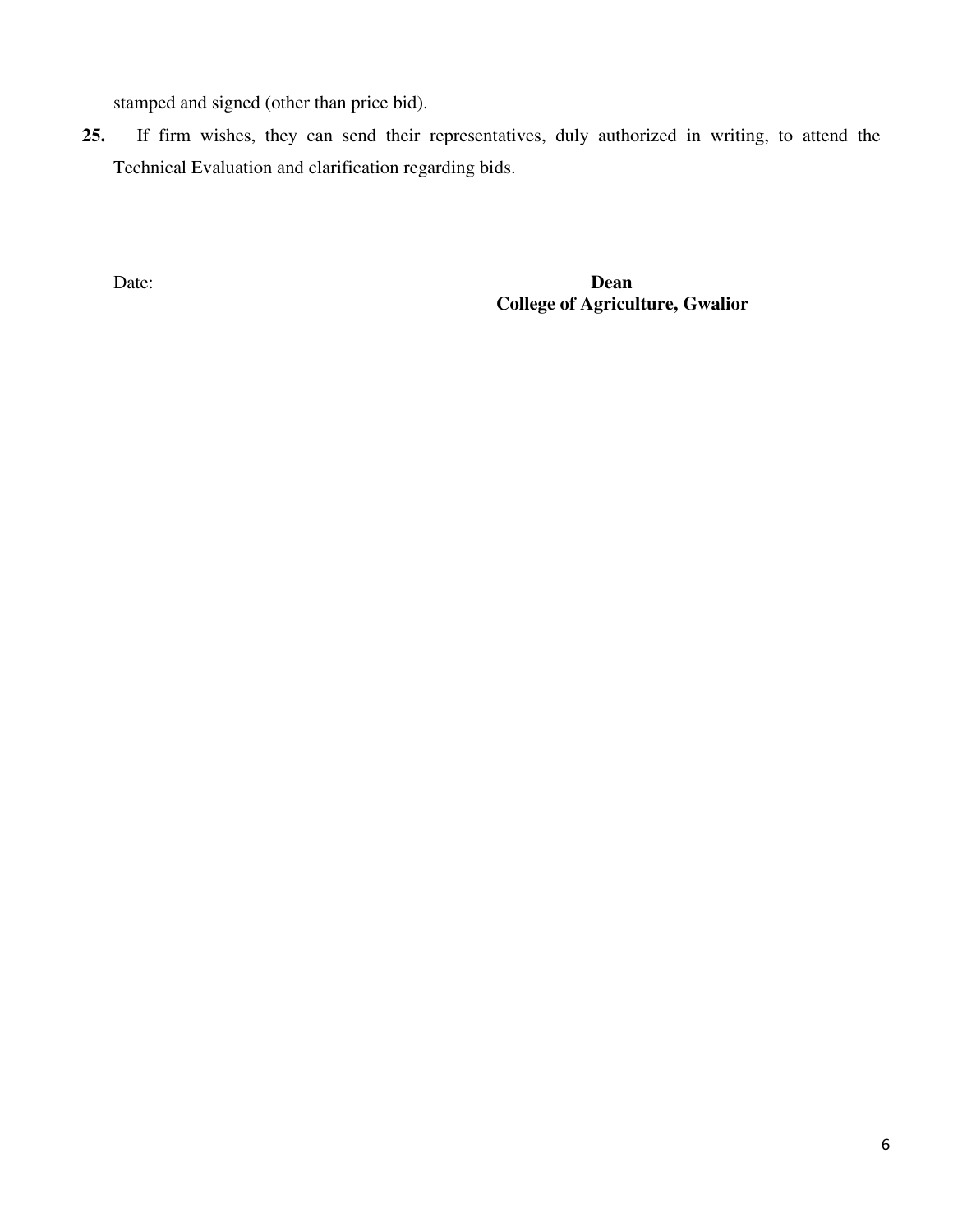# **OFFICE OF THE DEAN, COLLEGE OF AGRICULTURE, R.V.S. KRISHI VISHWA VIDYALAYA, GWALIOR 474002 (M.P.)**

## **SUPPLEMENT / CHECK-LIST TO BE PROVIDED WITH TECHNICAL BID**

ITEM No. NAME OF EQUIPMENT \_\_\_

| S.No. | <b>Information required</b>                                                                            | <b>Proposed</b> |
|-------|--------------------------------------------------------------------------------------------------------|-----------------|
| 1.    | Make of main item                                                                                      |                 |
| 2.    | Model of main item                                                                                     |                 |
| 3.    | Name of manufacturer of Main Item                                                                      |                 |
| 4.    | Country of origin of main item                                                                         |                 |
| 5.    | Name, Make and model of sub item I (if any)                                                            |                 |
| 6.    | Name, Make and model of sub-item II (if any)                                                           |                 |
| 7.    | Name, Make and model of sub-item III (if any)                                                          |                 |
| 8.    | Delivery within (days)                                                                                 |                 |
| 9.    | Rate of Excise duty (%) with surcharge, if applicable (item-wise if different ED<br>is applicable)     |                 |
| 10.   | Rate of GST (%) livable. If no, state basis and terms of the exemption.                                |                 |
| 11.   | Is Service Tax extra? If yes, rate of Service Tax livable (%)                                          |                 |
| 12.   | Is Custom Duty Exemption (CDE) required? If yes, Rate of Customs Duty (%)<br>payable.                  |                 |
| 13.   | Any other Taxes / Duties / Entry taxes etc. in %                                                       |                 |
| 14.   | Order to be placed on                                                                                  |                 |
| 15.   | Guarantee/Warrantee (2-3 years)                                                                        |                 |
| 16.   | Validity (upto financial year)                                                                         |                 |
| 17.   | FOR:RVSKVV, Gwalior                                                                                    |                 |
| 18.   | List of current users (Attach, if any)                                                                 |                 |
| 19.   | Compliance of equipment with current directives of ISI / CE / EEC / US / EU or<br>equivalent standards |                 |
| 20.   | Whether manufacturer / authorized distributor?<br>(Attach original certificate)                        |                 |
| 21.   | Technical literature (Attach, if any)                                                                  |                 |
| 22.   | Earnest money (EMD) attached in form of FDR (attach original)                                          |                 |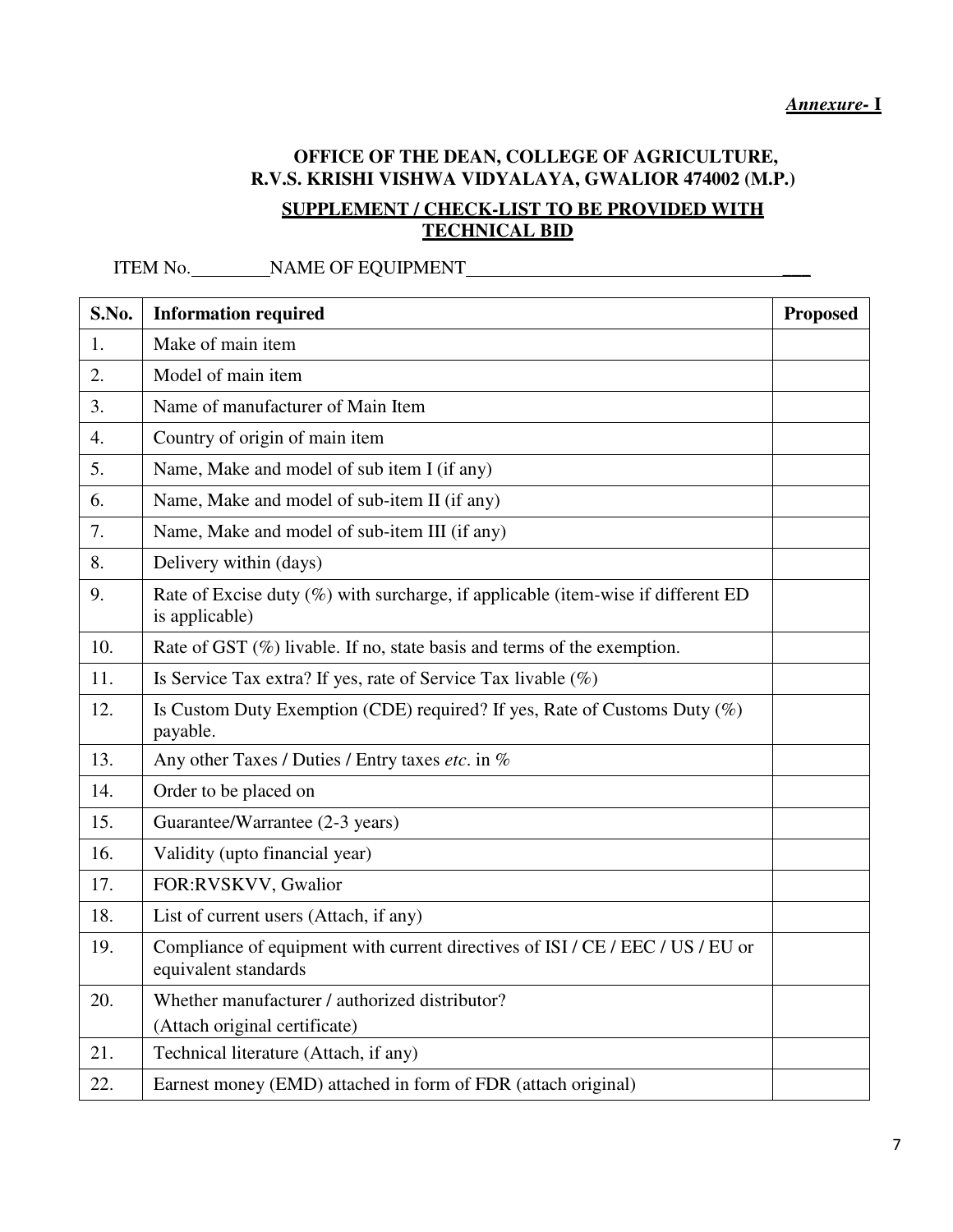| 23. | Situations of Authorized service centers/ service personals etc.<br>(Provide complete address)                                         |  |
|-----|----------------------------------------------------------------------------------------------------------------------------------------|--|
| 24. | Relevant documents such as ITCC, ST registration shop Act. establishment<br>certificate, factory registration etc. (enlist and attach) |  |
| 25  | TIN and PAN allotted (attach a copy)                                                                                                   |  |
| 26. | GST number                                                                                                                             |  |
| 27. | Performance guarantee in the form of FDR (Equal to $5\%$ )                                                                             |  |
| 28. | Any other relevant information                                                                                                         |  |

# **DECLARATION**

The terms and conditions as mentioned in the short tender are acceptable to us.

Authorized Signatory (Seal of the Firm)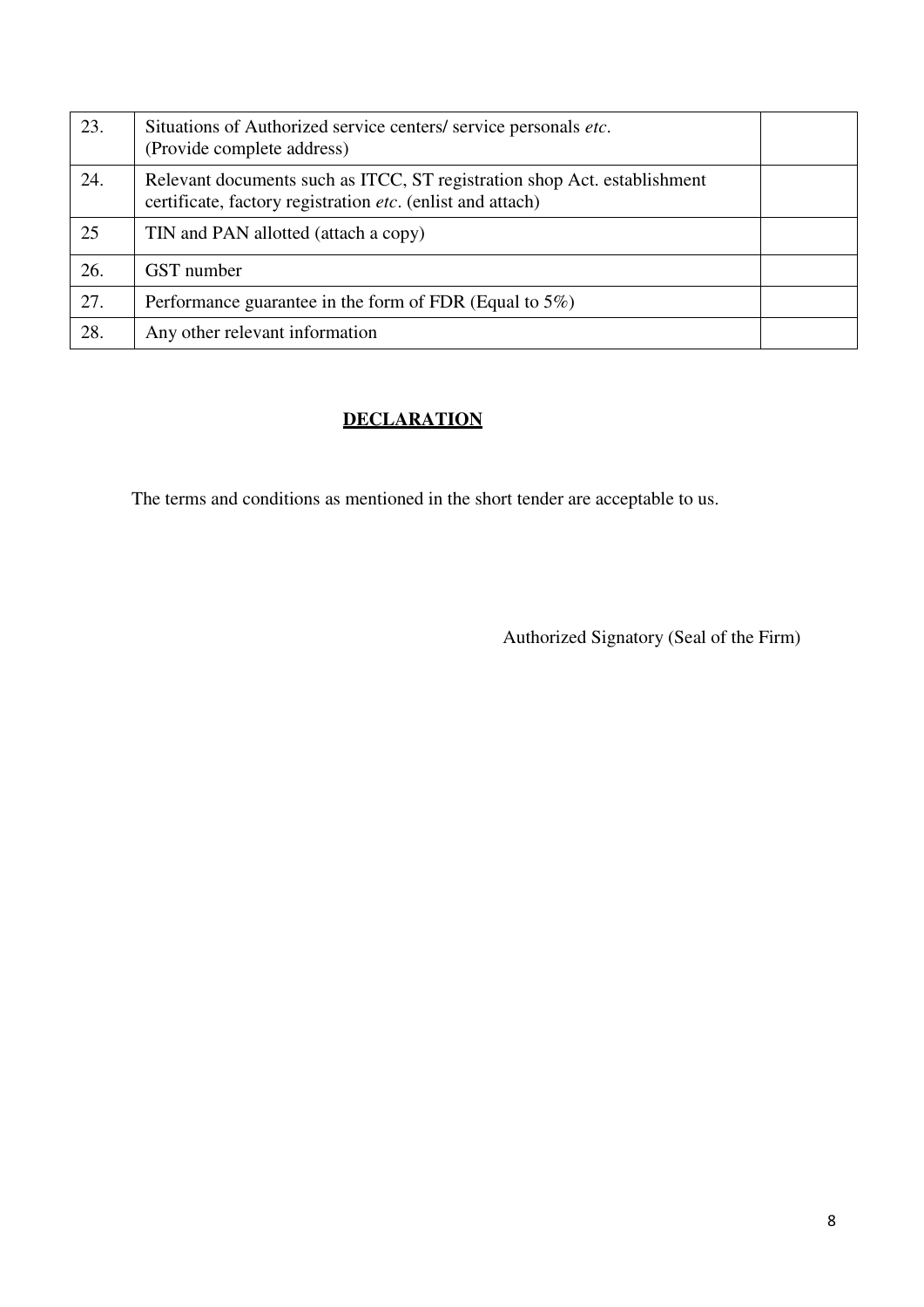### **SPECIFICATIONS OF ITEM**

# **ITEM NO. 01 HIGH SPEED TABLE-TOP REFRIGERATED CENTRIFUGE WITH REQUIRED ACCESSORIES**

- Maximum Speed upto 18000 rpm and 30,130xg with a brushless motor.
- Temperature range should be between-10 $\degree$ C to 40 $\degree$ C, should be able to maintain 4 $\degree$ C at maximum speed.
- It should be possible to program fast cooling with preset date and time.
- It should be possible to store programs with quick access program keys.
- Speed setting should be possible in both rpm and rcf.
- It should be possible to program compressor shut off after 08 hours of non-usage of the centrifuge.
- Should have the flexibility to accommodate rotors for different formats of tubes starting from 0.2 ml PCR tubes up to spin column tubes (6 x 15/50 ml).
- Rotors- (i) Aerosol tight fixed angle rotor for  $30 \times 1.5/2.0$  ml tubes (ii) Fixed angle rotor for 6 x 15/50 ml Falcon/ conical tubes
- Rotor lids should have a Quick Lock-system for secure lid closing and opening.
- It should be possible to operate the centrifuge at set rpm, for short spin protocols
- Instrument should be CE Certified.
- It should be supplied with suitable voltage stabilizer  $\&$  warranted for 2 years from the date of installation.
- Supply operating manual in English.
- The price of all the other accessories included in the specification should be quoted separately.

#### **ITEM NO. 02 GRADIENT THERMAL CYCLER**

- $\bullet$  96 x 0.2 mL and 1 x 96-well PCR Plate
- Temperature control of block: 4 to 99 °C.
- Temperature control mode: Fast, standard and safe, with possibility to adjust ramp rates
- Gradient should be capable of running at the specified ramping rates.
- Block Homogeneity  $(20 72^{\circ}\text{C})$ :  $\pm 0.3^{\circ}\text{C}$ ;  $(95^{\circ}\text{C})$ :  $\pm 0.4^{\circ}\text{C}$
- Control Accuracy:  $\pm 0.2$ °C
- Heating rate: 4°C/Sec; Cooling rate: 3°C/Sec.
- Intuitive graphic programming.
- Display large LCD touch screen, upto 8.0 inch.
- Auto restart option in event of Power failures
- Display to indicate cycler number in a network, with possibility to network at least 5
- Must have following interfaces: Centronics, USB, CAN in, CAN out
- Should have calibration certificate from reputed international agencies.
- Must have CE, ISO certification.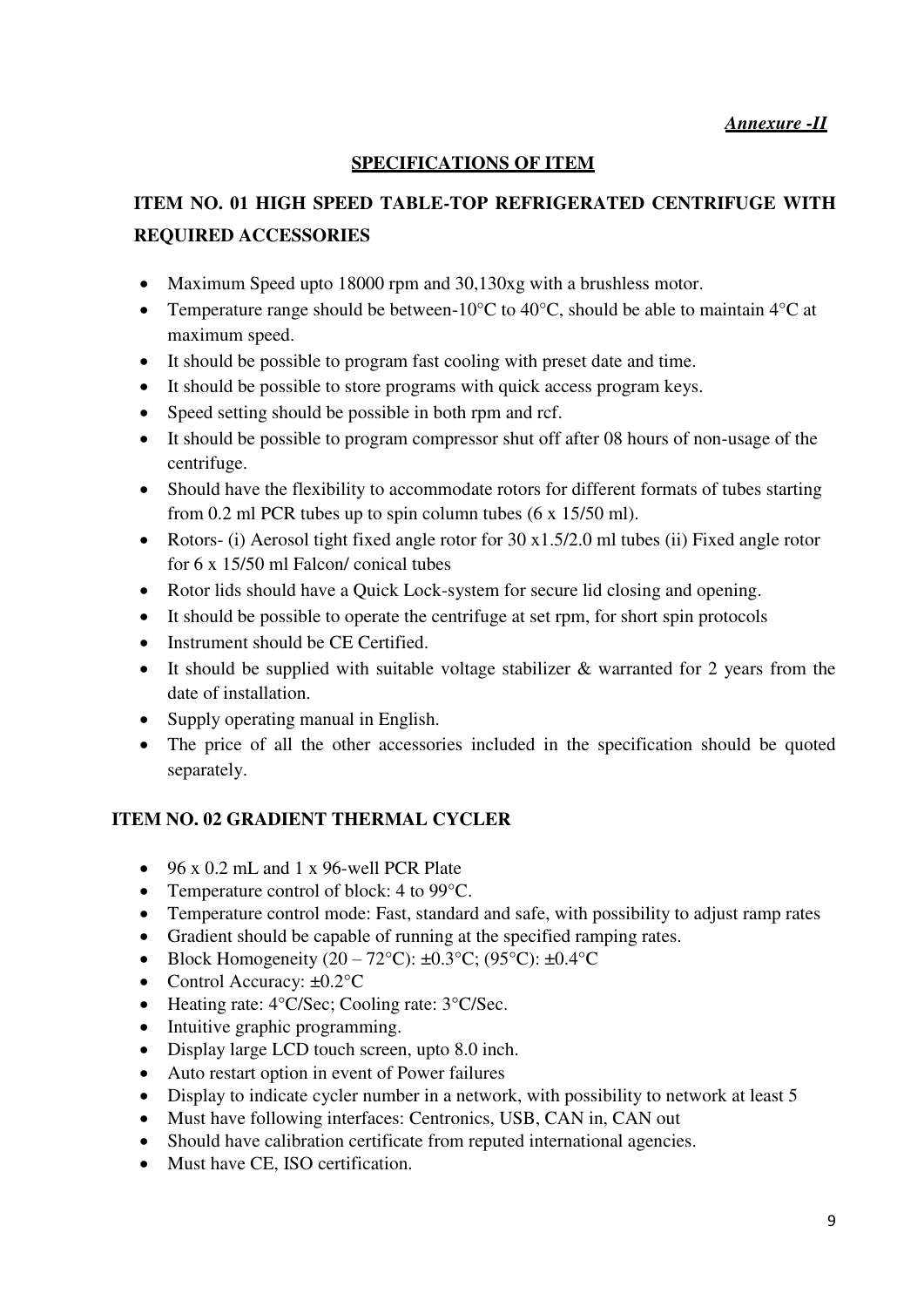- Two years warranty from the date of installation.
- Compatible online UPS with at least 30 minute power backup should be provided.
- The price of all the other accessories included in the specification should be quoted separately.

### **ITEM NO. 03 DOUBLE BEAM UV-VIS SPECTROPHOTOMETER**

- Wavelength range : 200 850 nm
- Spectral bandwidth:  $\leq 4$  nm
- Wavelength increment : 1 nm
- Systematic wavelength error :  $\pm 1$  nm
- Random wavelength error :  $\leq 0.5$  nm
- Photometric measuring range: 0.0 to 3.0 A at 260 nm
- Photometric reading accuracy:  $\Delta A = 0.001$
- Random photometric error:  $\leq 0.002$  at A = 0,  $\leq 0.005$  (0.5%) at A = 1
- Systematic photometric error :  $\pm 1$  % at A = 1
- Quartz Cuvette : 2 sets  $(1.5 \text{ ml capacity of } 10 \text{ mm path length})$
- Display upto 5.0" VGA TFT display and keypad
- Should allow transfer of measured data to PC by connecting the device directly to PC with or without any software in addition to transfer the data via USB stick.
- USB for connection to compatible PC/laptop/ thermal printer.
- Compatible online UPS with at least 30 minute power backup should be provided.
- Supply operating manual in English.
- Available Power supply: 220/230V, 50/60 Hz with the connecting cords.
- Supply operating manual in English.
- The price of all the other accessories included in the specification should be quoted separately.

## **ITEM NO. 4 TRINOCULAR PHOTOGRAPHIC MICROSCOPE**

- Infinity Optical System
- Sidentopf-type Trinocular Tube
- Provision for Bright field/Dark field & Phase contrast observations
- Eye piece : wide field, 10X with Diopter adjustment facility on both objectives
- Objectives :
	- $\triangleleft$  4x/5x plan achromat or higher
	- $\bullet$  10x plan achromat or higher
	- 20x plan achromat or higher, Suitable for Bright field/Dark field, Phase contrast observations
	- $\bullet$  40x Plan achromat or higher, Suitable for Bright field/Dark field & Phase contrast observations
	- $\bullet$  100x oil immersion, Plan achromat or higher
- Suitable phase contrast torrent Condenser & centring Telescope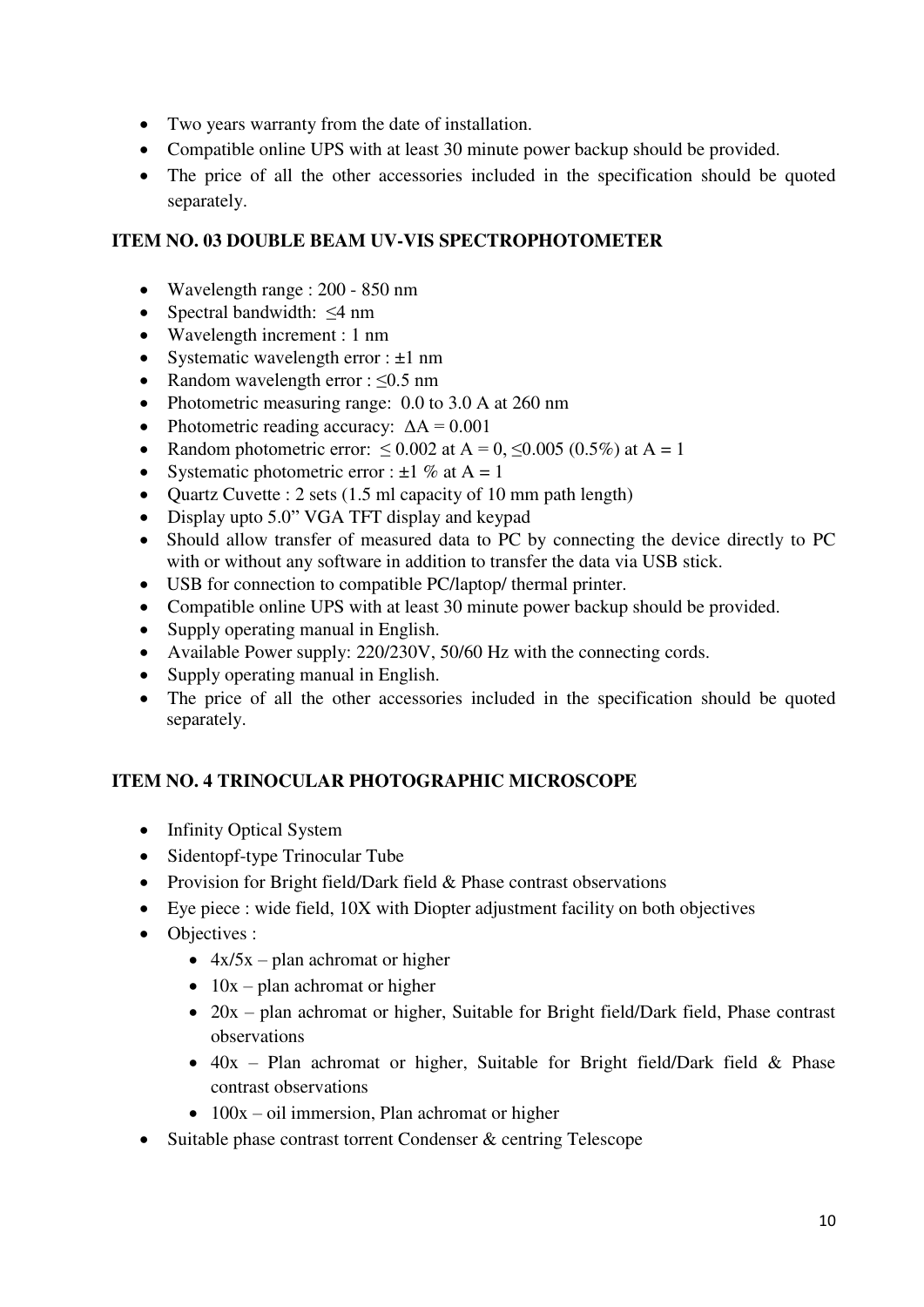- Illumination: High intensity halogen/LED, Suitable for Bright field/Dark field & phase contrast.
- Image documentation: High sensitivity/high resolution dedicated digital camera with firewire connectivity.
- Image analysis: Software for analysing (Measuring image stitching, object counting, time laps etc.) and documenting the captured images
- UPS reputed brand with 30minutes backup
- Minimum 1-2 year warranty
- Two additional halogen bulbs, dust cover, fuse & Immersion oil
- The price of all the other accessories included in the specification should be quoted separately.

# **Item-05**

## **(i) Desktop Computer**

- Display-18.5 inch, Processor-core i5,
- RAM-4 GB DDR3.
- HD drive-1 TB HDD.
- Operating system-window,
- Optical drive-DVDRW, 2.0 multimedia speaker with power on/off status,
- Total security antivirus-3 year validity,
- Warranty-1 year manufacturing and dust Cover.

# **(ii) All in one Computer**

- Display-18.5 inch, Processor-core i5,
- RAM-4 GB DDR3
- HD drive-1 TB HDD.
- Operating system-window,
- Optical drive-DVDRW, 2.0 multimedia speaker with power on/off status,
- Total security antivirus-3 year validity,
- Warranty-1 year manufacturing and dust Cover.

### **(iii) Laserjet Printer:**

- Laserjet, black and white,
- Letter size printable paper A4.

### **(iv) Multifunctional Laserjet Printer:**

- Scanner, photocopier, printer
- Laserjet, black and white,
- Letter size printable paper A4.